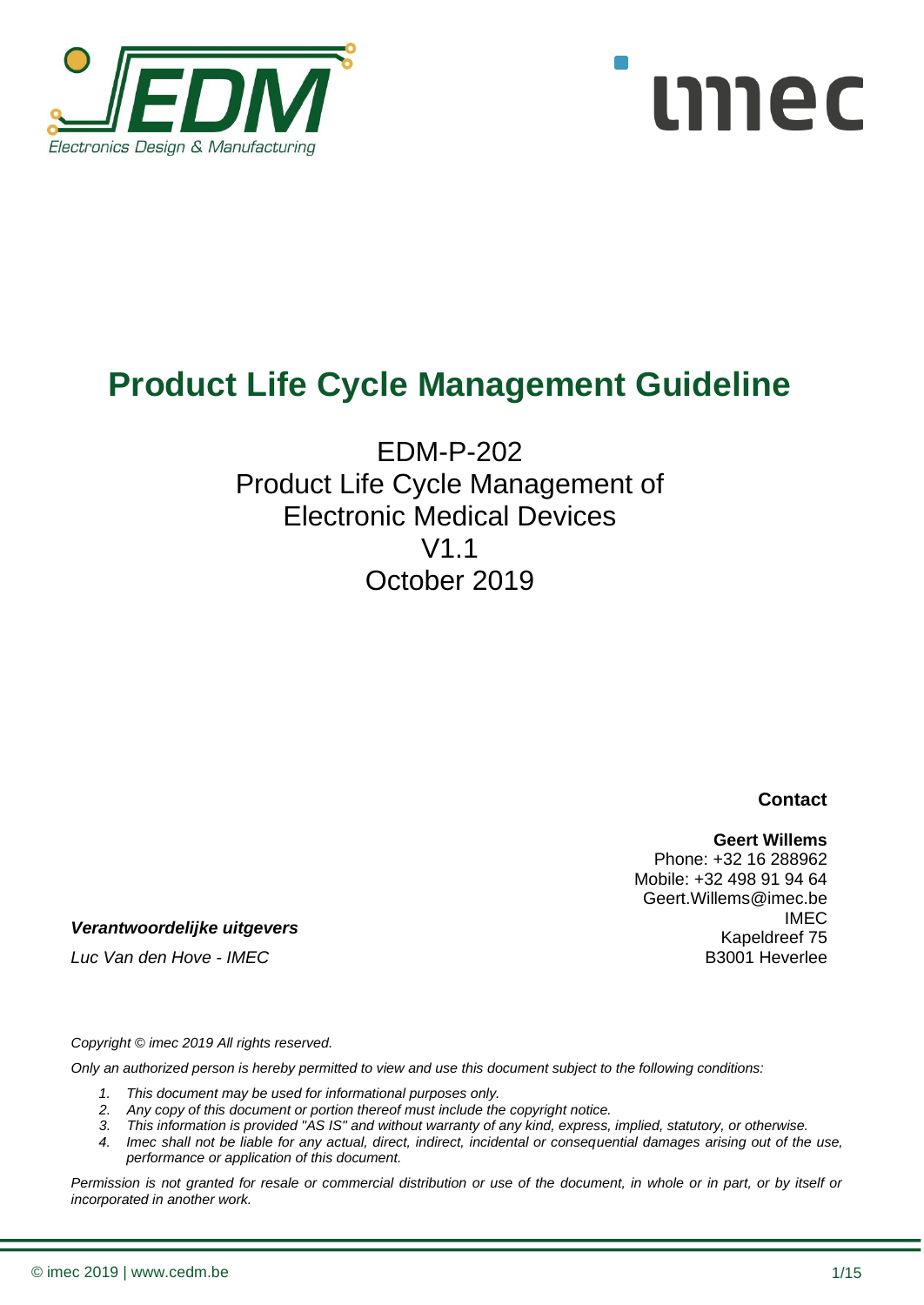Product Life Cycle Management Guideline

## EDM-P-202: Product Life Cycle Management of Medical Electronics

## <span id="page-1-0"></span>*The Product Life Cycle Management The Product Life Cycle Management Guideline*

The Product Life Cycle Management (PLCM) Guidelines intend to provide guidelines for the overall management of the life cycle of electronics and of the electronics' aspects of products containing electronics with focus on the design, manufacturing, operation, reliability and endof-life aspects. Marketing and business development aspects lie outside the scope of the guidelines.

- The recommendations given in the guidelines are intended to help the user in the Product Life Cycle Management of electronics and products with integrated electronics.
- The PLCM guidelines promotes the use of scientific methods such as physical modeling, physics-of-failure based accelerated testing, simulation, virtual prototyping, etc., over experience-based guidelines and extensive product testing. Physical models extend the capability of predicting the designed product's properties and behavior beyond experience. This provides a cutting-edge innovation advantage over an experiencebased development approach.
- Physical models reduce the development cost and time by reducing product testing and, especially, the number of design iterations.

## **Product Life Cycle Stages and Phases**

The following Product Life Cycle stages and phases are distinguished.

#### **Innovation Stage New Product Exploration**

#### **1. Problem Research**

Evaluation of the product idea by experts and stakeholders on its technological feasibility, its viability of providing a solution to a user problem and its business potential. Brainstorming, expert consultancy and literature study form the basis of a low-cost evaluation methodology in this phase. It delivers a product research plan with a rationale and a budget proposal for more in-depth evaluation of product options, priorities and opportunities.

#### **2. Product Research**

Evaluation of most viable product options using functional software and hardware evaluation kits or test models, product mock-ups, etc. The output of this phase is a Proof-of-Concept called a Product Concept Demonstrator, demonstrating the key features of the product solution.

#### **Innovation Stage New Product Planning**

#### **3. Product Specification**

Based on the Proof Concept Demonstrator and Product Research results the requirements for the product that will be marketed are created. The output of the Specification phase is a high-level description of the product to be designed: the Product Requirements Document (PRD)

#### **4. Product Planning**

The planning phase creates a business, operations and product development plan for the product. It contains the main targets and their critical milestones and timing specified in a comprehensive New Product Introduction (NPI) plan.

#### **Innovation Stage New Product Introduction**

#### **5. Architecture**

Based on the PRD the product's architecture is defined, the Detailed Product Specification and the detailed NPI project plan are created.

#### **6. Design**

Execution of the detailed design based on the output of the Architecture phase, evaluation of engineering solutions using simulations and engineering prototypes. Specification of the new product including manufacturing instructions for the product prototypes.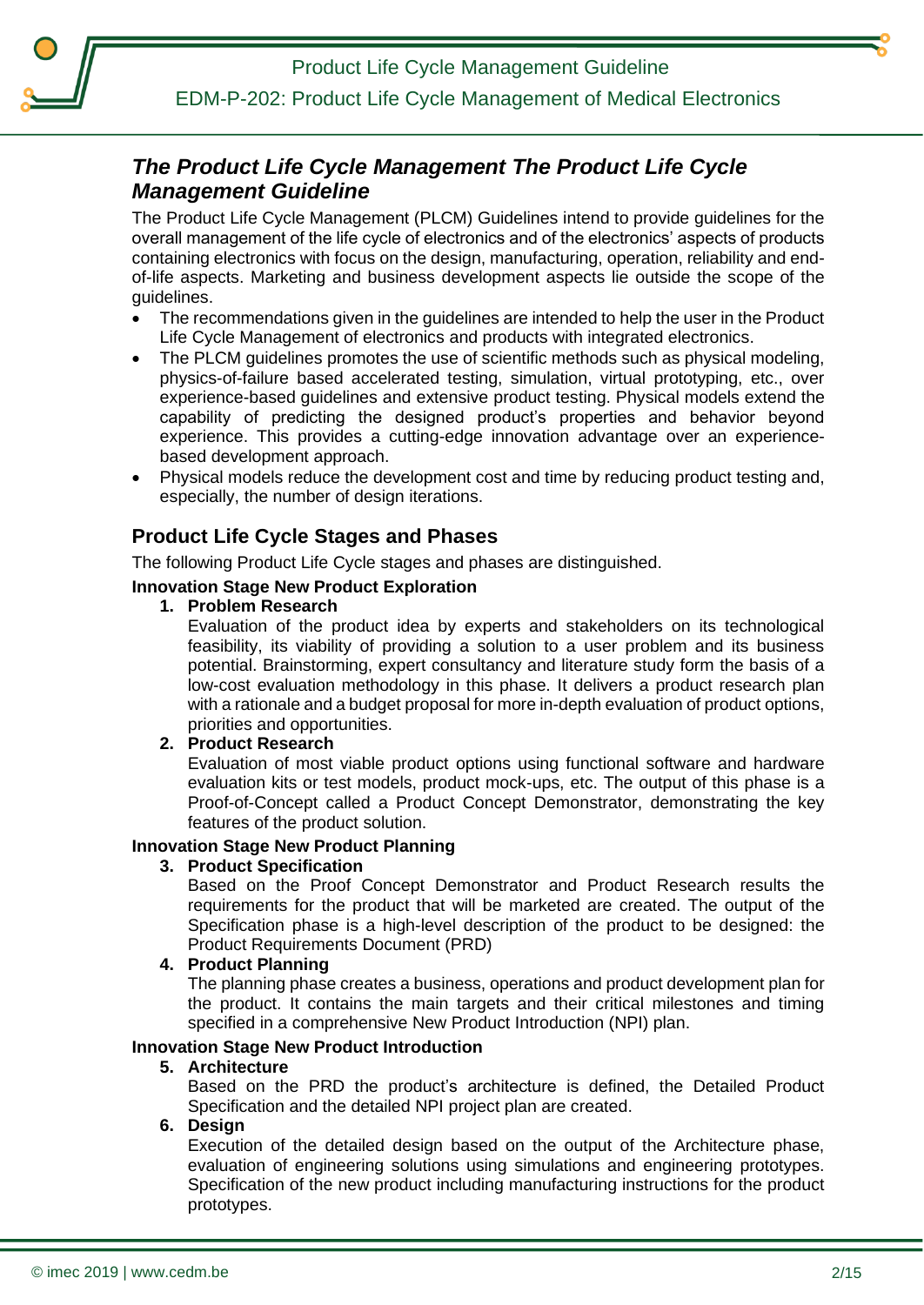Product Life Cycle Management Guideline



## EDM-P-202: Product Life Cycle Management of Medical Electronics

**7. Prototyping**

Design evaluation and product qualification on product prototypes.

#### **8. Industrialization**

Preparation of the regular production of the product and hand-over to operations.

#### **Product-to-customer Stage**

#### **9. Production**

Product manufacturing including quality management throughout the operational lifetime of the product.

**10. Distribution**

Distribution of products from the production warehouse(s) to the customer(s).

#### **Product-at-customer Stage**

**11. Installation**

Installation and start-up of the product at the customer's site.

**12. Product Operation**

Product operation including aspects like reliability and maintenance throughout the operational lifetime of the product.

#### **Retirement Stage**

**13. Decommissioning**

Actions taken to end the product's use.

**14. The End** 

Re-use, recycling and/or waste handling of products that have been decommissioned.

### **Product Life Cycle related and supporting activities**

The following related activities are identified:

- 1. Technology Development (product independent)
- 2. Component Development (product dependent)

The following supporting activities applicable to a class of products are identified (not limiting):

- 1. Technology qualification program
- 2. Design methods and guidelines
- 3. Product verification, validation and certification
- 4. Qualified supply chain
- 5. New Product Introduction Program
- 6. Product Change Program
- 7. Quality Control Program
- 8. Maintenance Program
- 9. Decommissioning Program
- 10. Re-use, recycling and waste handling

EDM-P-200 describes a physics-based approach to Product Life Cycle Management EDM-Q-200 describes a physics-based "White Box" approach to technology qualification.

## <span id="page-2-0"></span>*PLCM Guideline Scope*

- This guideline supports the product life cycle management aspects of electronic medical devices and the electronics in medical devices and their parts. It provides a high-level, introductory guide towards medical device management per EU-CE or US-FDA regulations.
- Details of the requirements and the methodology can be found in the referenced EU and US regulations and standards.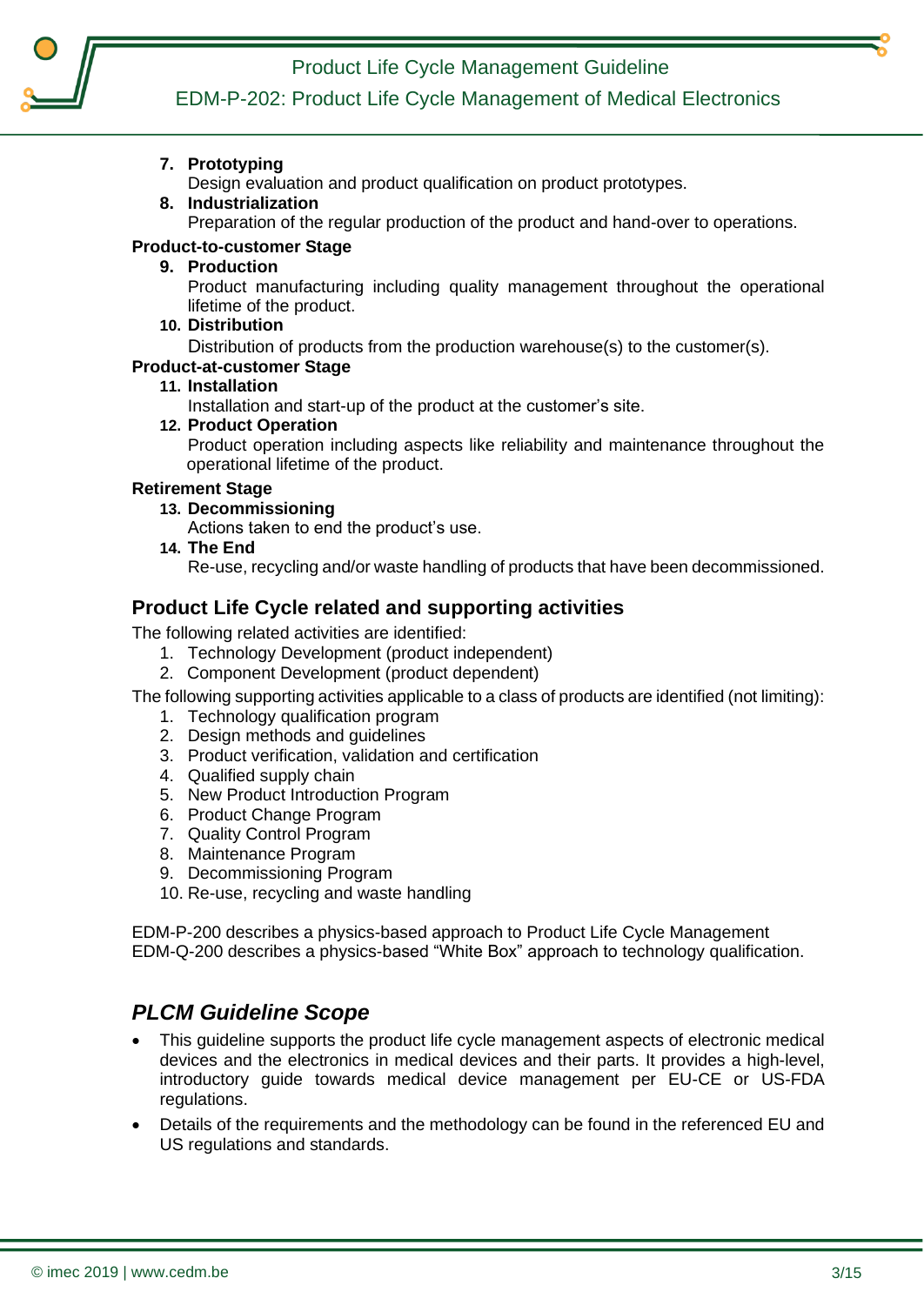Product Life Cycle Management Guideline EDM-P-202: Product Life Cycle Management of Medical Electronics

## <span id="page-3-0"></span>*Acknowledgement*

### **Funding organizations**

Agentschap Ondernemen is acknowledged for funding the project GENEESS that provided the basis for the EDM-X-202 guidelines on electronics for medical applications.

#### **imec contributors**

Filip Ponsaerts Maaike Op de Beeck, Ph.D. Geert Willems, Ph.D.